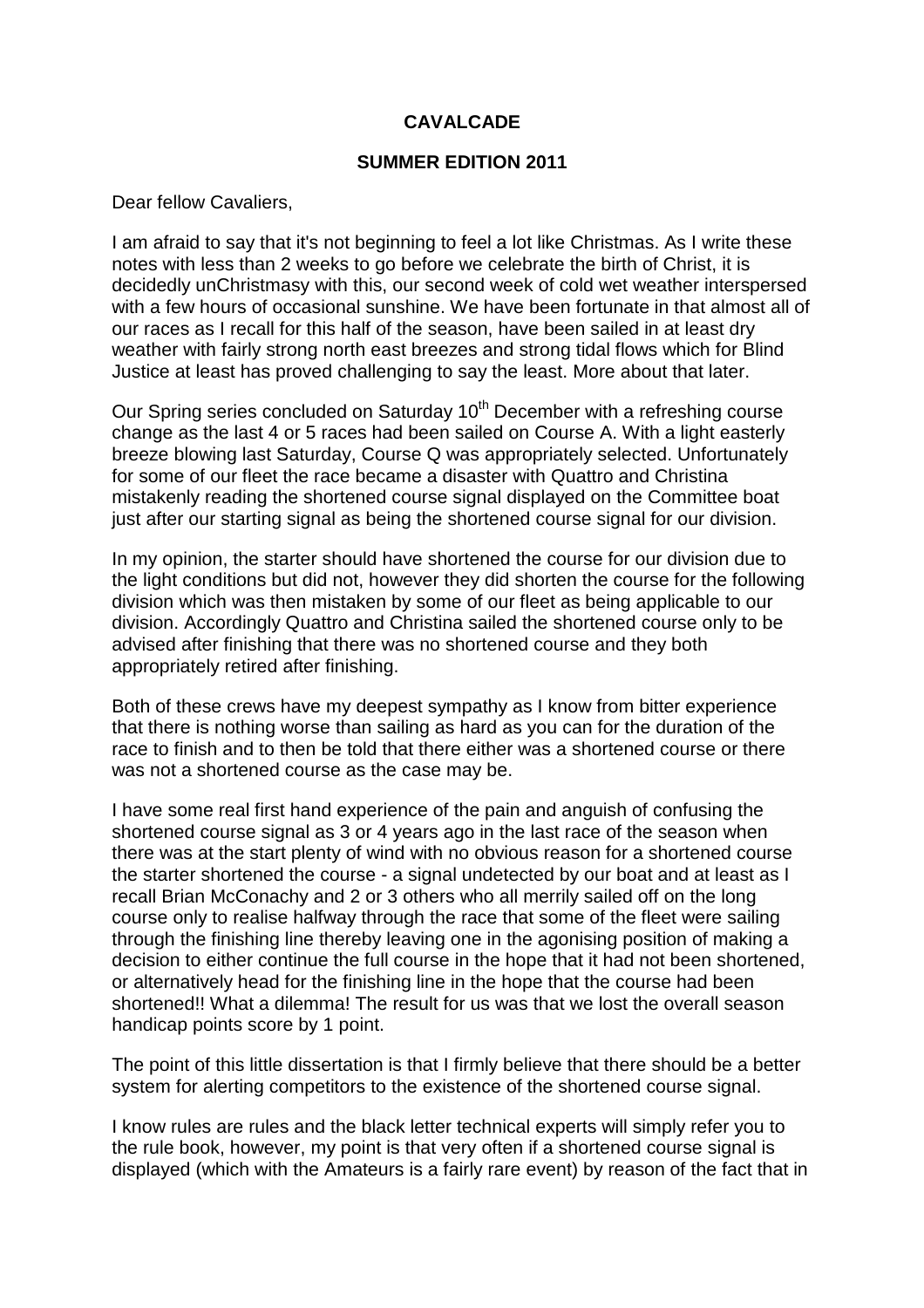those circumstances the breeze is inevitably light - Code Flag S often lies limply, nestled between various other flags and is quite hard to detect, particularly so when we are constantly reminded to stay well clear of the start line for the earlier division. Surely something as simple as a flashing light on the roof of the Committee vessel indicating that the shortened course signal is in operation would be a sensible idea.

I firmly believe that our committee should take this matter up with the Amateurs and see if we can negotiate a better outcome.

On another but quite distinct issue, I am seeking some feedback from our racing fleet on the existing Course A configuration. Being on the receiving end of 4 bad tactical mistakes in a row when sailing Course A, I am wondering if there is anybody out there who feels that Course A could be reconfigured so as to make the decision between going up the eastern shore as opposed to the western shore on the first leg a little less determinative of the outcome of the entire race.

Please be assured, this is not sour grapes from a boat that seems to have found the wrong side of the harbour in 4 races in a row, thereby gifting the boats that went up the other side a 400 or 500 metre lead at the top mark which can never be reeled in, thereby reducing the rest of the race to a procession - it is a serious suggestion for making the course a little shorter with perhaps the top mark being the Beashel buoy. That would in my view, reduce the impact of the decision to go east or west on the first leg not so influential upon the rest of the race and thereby make the race more interesting and competitive instead of being out of the race at the first mark with 7 legs to go!!

Your thoughts please.

# **Season Points Score to Date**

#### **1. Scratch**

Undoubtedly the star performer in the first half of the season is Brian McConachy's team on U2 stringing together a very impressive four firsts and four seconds. Not only has Brian and his team been winning the races but they have been winning them by considerable margins sufficient enough to enable U2 to slot into second place on handicap! Perhaps Brian and his team could deliver a racing seminar to our group in the early new year.

Bringing up second place is the consistently performing Flying Circus which this year seems to be able to string together regular high place getting, unlike previous years when Peter Donnelly and his team tended to "porpoise" a bit from one race to another.

It must be strange for Rodney and Craig Mitchell to find themselves sitting in third place on scratch, no doubt an alien sensation to the team from Centaurus. No doubt they will have to say something about that in the second half of the season.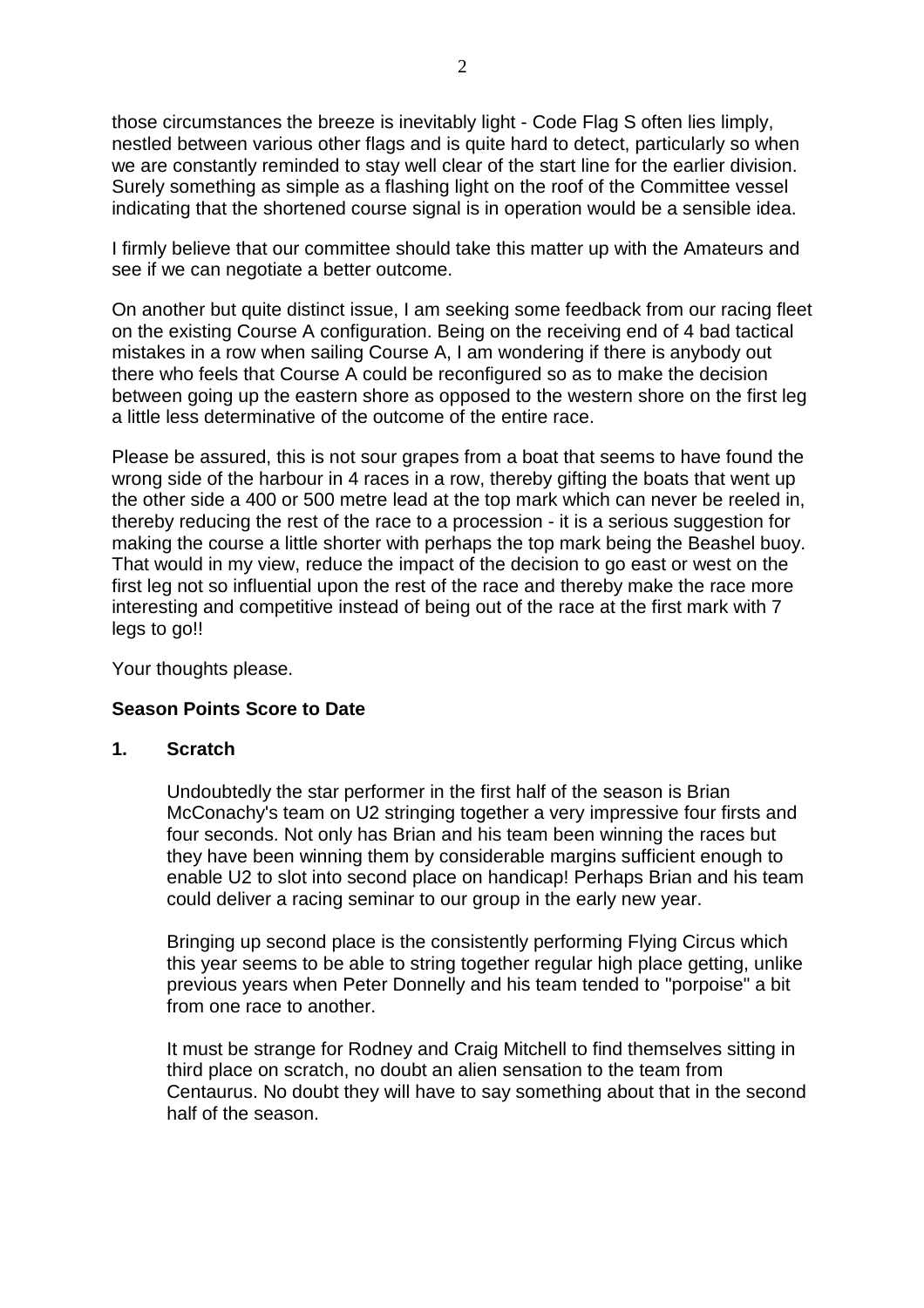# **2. Handicap**

In the PHS Division Christina III with Andrew and Richard Christian on board have maintained their strong performances from last year when they won the PHS Division. Christina is in the lead in the PHS Division but has U2 nipping at her heels, only 2 points behind. Quattro with David Brown and John MacLeod driving the ship are currently on third, 5 points behind U2.

Looking at the points score in the Handicap Division it will, as usual, be a close run thing as at the halfway point of the season only 12 points separate first down to sixth and as we all know a few strong/disastrous performances can really turn that points table upside down very rapidly.

# **3. The Sydney Harbour Regatta**

Some of our membership may have become aware of the fact that Audi have withdrawn from sponsorship of this event.

At the time of publication of this newsletter the Regatta is still scheduled for  $10<sup>th</sup>$  and 11<sup>th</sup> March next so ensure you have this date in your diaries. As per last year this will also combine our Cavalier 28 State Championships. Having our State Championships combined with the Audi Regatta does save the Association considerable costs of separately staging the State Championships.

Due to the withdrawal of Audi as a sponsor there is, at the time of writing, a degree of uncertainty as to how events will unfold. Perhaps, another sponsor will be found, perhaps the participating clubs will need to impose entry fees. More details will be provided as developments occur.

# **4. Racing Tips**

Some of our members would have attended a seminar conducted at the Amateurs a few weeks ago. The seminar was delivered by a couple of hotshots from North Sails and whilst it was apparent that these guys were about a generation younger than most of the audience and were more familiar with sailing in the pointy end of the international fleets of Farr 40s, Etchells and the like, they made a number of points which would have relevance for what they termed as "older, slower, heavier boats with overlapping headsails and spinnaker poles".

I attended and made a number of notes which are reproduced hereunder in shorthand but I trust will be understood by our membership. As I interpreted them, their main points were as follows:

- (a) Develop the pyramid approach the base being boat handling and preparation, the middle section boat speed and the apex tactics.
- (b) The helmsman should steer only. Tactics and sail trim are a job for others.